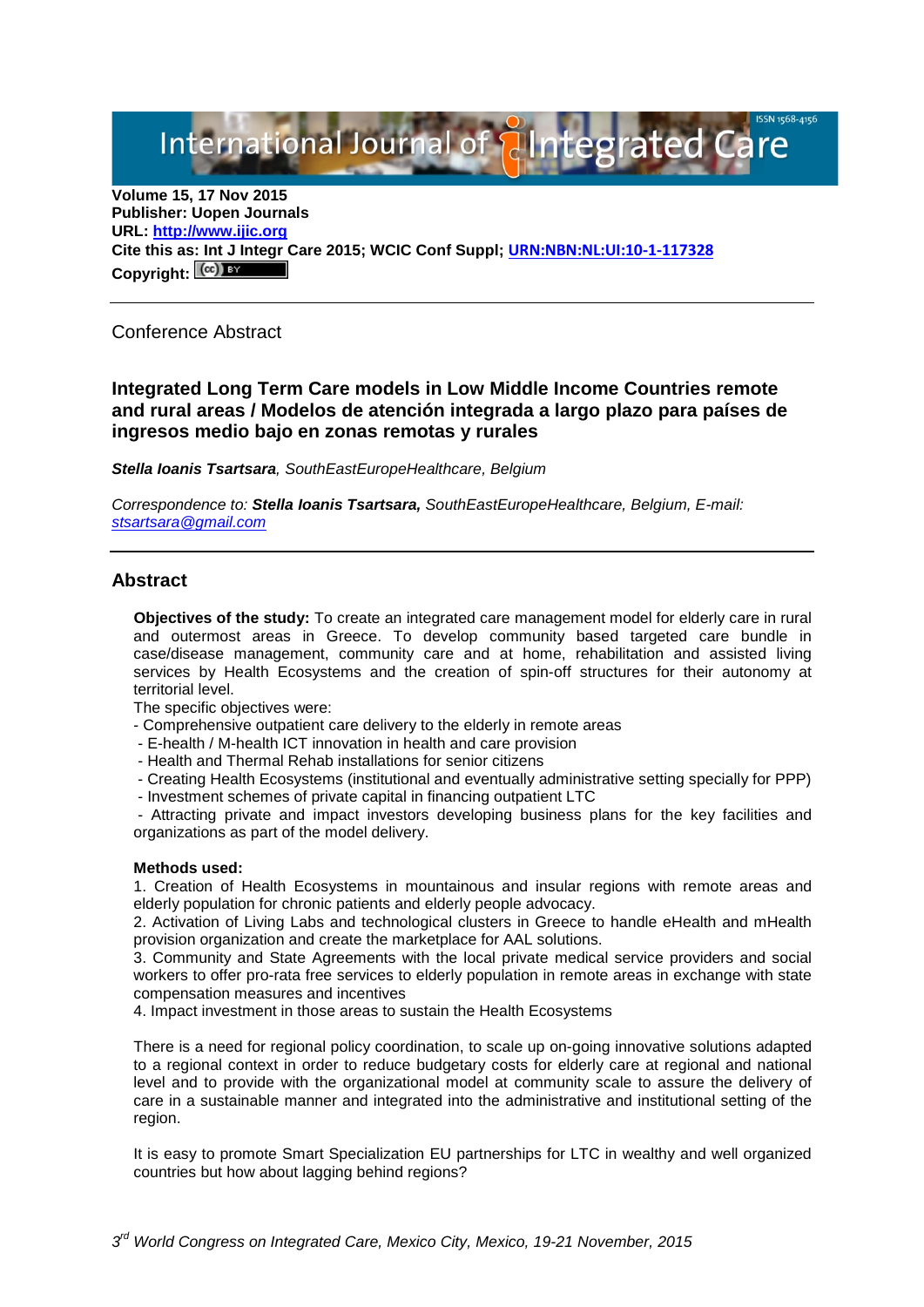The research question was how to deliver a Design – for – All Integrated Long Term Care model in LMIC Regions with reverse availability ratio of budgetary resources to the rising needs of elderly care in a co-morbidity context of an ageing population –that is a challenge for the majority of the European Regions today with remote areas specially those under budgetary discipline.

The aim was to start developing pilot projects in Greek remote region for regionally integrated innovation technology in LTC supported by Greek Living labs, Social Impact investment, compensation models between medical tourism structures and primary healthcare coordination for LTC at regional level and sustainable community based social LTC delivery models.

The development of this model was triggered by a twofold approach:

a) to launch Social Impact investment especially in those regions in economic decline, but with resources to trigger development in healthcare delivery such as AAL solutions (by relevant private operators and Living Labs run by Universities), health tourism and Thermalistic centers that provide PHC to elderly people of the region against a set of incentives, based on a strategic approach on the one hand with the support of the State.<br>b) And on the other hand on local financial and no

And on the other hand on local financial and non-financial measures to sustain an out-ofhospital care model in remote lagging behind areas, on a community based targeted care bundle in case/disease management, community care and at home, rehabilitation and assisted living services that would be run bylocal Patient Advocacy centers around municipalities or by the administration of the institutionalized Health Ecosystem in order to create balanced and transparent fund management, but also to enhance the participatory approach. This pilot research project was stemming from the McKinsey study "Greece 2020" suggestion for a Greek National Strategy for Integrated Elderly LTC in Greece as opposed to in-hospital episode based care, one of the 6 Rising Stars for GDP rise until the year 2020.

**Results obtained:** One pilot Health Ecosystem created in the Region of North Aegean and Dodecanese in Eastern Greece with the participation of all related social care givers, health providers, GP and nurses, private companies, PPP, hospitals and clinics and resorts. A Living Lab is coordinating Assisted Living Solutions. Impact investment platform was organized. Community based social care established and marketplace for Assisted Living solutions set

**Conclusions reached:** The model in LMIC to provide long term community based care is related to the administrative and organizational capacity of the regions as well as to the ability of the local stakeholders to handle change management and in furthering innovation and financial innovation in Regional and Local Authorities.

# **Conference abstract Spanish**

**Objetivos del estudio:** Para crear un modelo integrado de gestión de la atención para el cuidado de ancianos en las zonas rurales y ultraperiféricas de Grecia. Desarrollar comunidades basadas en cuidados específico en el manejo de casos / enfermedades compendiosas, la atención comunitaria en el hogar, la rehabilitación y los servicios de vida asistida por Ecosistemas de Salud y la creación de estructuras con efectos indirectos de su autonomía a nivel territorial. Los objetivos específicos fueron:

- Prestación de atención ambulatoria integral a las personas mayores en zonas remotas

- E-salud / M-salud innovación de las TIC en la prestación de atención sanitaria y

- Intalacion de salud y Rehabilitación Termal para la tercera edad

- Creación (entorno institucional y, finalmente, administrativa especialmente para PPP) de ecosistemas Salud

- Planes de inversión de capital privado en la financiación LTC ambulatoria

- Atraer inversionistas privados y de impacto el desarrollo de planes de negocio para las instalaciones y organizaciones clave como parte de la entrega del modelo.

#### Los métodos utilizados:

1. Creación de Ecosistemas de salud en las regiones montañosas e insulares con zonas remotas con población de edad avanzada de los pacientes crónicos y promoción personas mayores. 2. Activación de laboratorios vivientes y grupos tecnológicos en Grecia para manejar la sanidad electrónica y mSalud organización, prestación y creacion del mercado para soluciones AAL.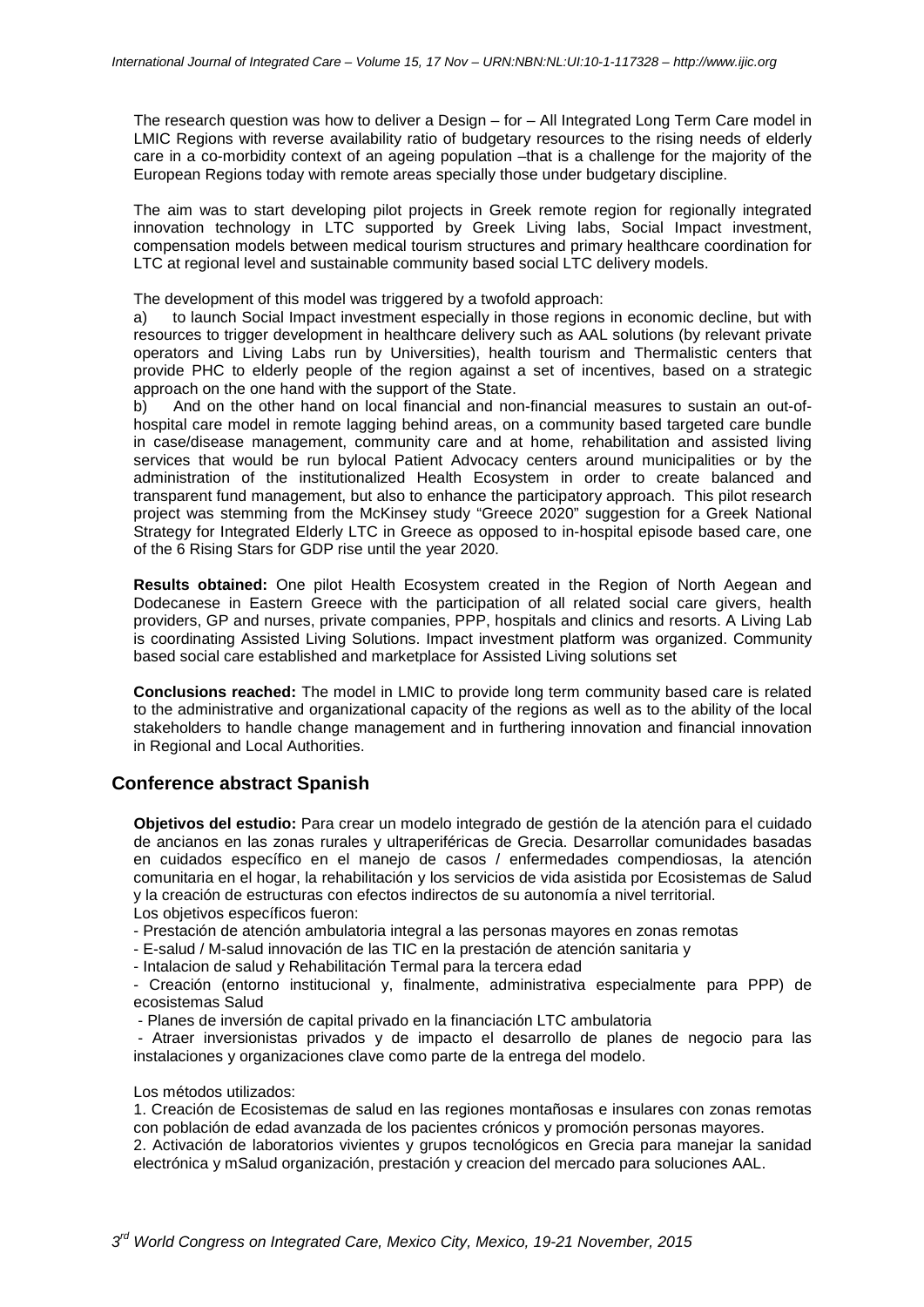3. Acuerdos entre la Comunidad y del Estado con los proveedores de servicios médicos privados locales y trabajadores sociales para ofrecer servicios gratuitos a prorrata a la población de edad avanzada en áreas remotas a cambio de medidas e incentivos de compensación estatales 4. Inversiones de Impacto en esas áreas para sostener los ecosistemas de Salud

Hay una necesidad de coordinación de la política regionales, para ampliar la marcha de soluciones innovadoras adaptadas a un contexto regional con el fin de reducir los costos presupuestarios para la atención de personas mayores en el ámbito regional y nacional, y para proporcionarle el modelo de organización a escala comunitaria para asegurar la entrega y cuidar de manera sostenible e integrada en el entorno administrativo e institucional de la región.

Es la forma fácil de promover alianzas Especializadas Inteligentes de la UE para LTC en los países ricos y bien organizados, sino de la zaga de las regiones?

La pregunta de investigación era cómo entregar un diseño - para - Todos los modelo de Atención Integral a Largo Plazo en LMIC Regiones con una relación inversa de disponibilidad de recursos presupuestarios a las crecientes necesidades del cuidado de los ancianos en un contexto de comorbilidad con un envejecimiento de la población -que es un desafío para la mayoría de las Regiones de Europa hoy en día con las zonas remotas, especialmente los menores de la disciplina presupuestaria.

El objetivo era comenzar a desarrollar proyectos piloto en la regiones remotas griegas para la innovación tecnológica regional integrado en LTC con el apoyo de laboratorios vivos griegos, la inversión de impacto social, modelos de compensación entre las estructuras de turismo médico y coordinación de la atención primaria de LTC a nivel regional y comunitario sostenible basado LTC sociales modelos de prestación.

El desarrollo de este modelo fue provocado por un doble enfoque:

a) para poner en marcha la inversión de impacto social, especialmente en aquellas regiones en declive económico, pero con recursos para desencadenar el desarrollo en la prestación de asistencia sanitaria tales como soluciones AAL (por los operadores privados pertinentes y Laboratorios vivos a cargo de Universidades), turismo de salud y centros de termales que proporcionan atención primaria de salud a las personas mayores de la región en contra de un conjunto de incentivos, basados en un enfoque estratégico, por una parte, con el apoyo del Estado.

b) Y, por otra parte sobre las medidas financieras y no financieras locales para sostener un modelo fuera de los hospitales en rezagado a distancia detrás de las áreas, en un compendio de cuidados específicos basado en casos de la gestión de la comunidad / enfermedad, la atención comunitaria y en el hogar, rehabilitación y los servicios de vida asistida que se ejecute por centros locaes de defensa de los pacientes alrededor de los municipios o por la administración de los Ecosistemas institucionalizados de Salud con el fin de crear la gestión de fondos equilibrados y transparentes, sino también para mejorar el enfoque participativo. Este proyecto piloto de investigación se deriva del estudio de McKinsey "Grecia 2020" que sugiere una Estrategia Nacional griega para servicios Integrados para Ancianos LTC en Grecia en comparación con la atención hospitalaria basada en episodios, una de las 6 Estrellas con más PIB subira hasta el año 2020.

**Resultados obtenidos:** Se creó un programa piloto de Ecosistemas de Salud en la Región de Norte Egeo y Dodecaneso en Grecia del Este, con la participación de todos los cuidadores sociales relacionados, proveedores de salud, médicos de cabecera y enfermeras, empresas privadas, PPP, hospitales y clínicas y centros turísticos. Un laboratorio viviente está coordinando Soluciones de vida asistida. Plataforma de inversión de impacto se organizaron. Atención comunitaria social basada y establecida conjunto con el mercado de soluciones de Vida Asistida

**Conclusiones accesibles:** El modelo en LMIC para brindar atención basada en la comunidad a largo plazo está relacionado con la capacidad administrativa y organizativa de las regiones, así como a la capacidad de los actores locales para manejar la gestión del cambio y la promoción de la innovación y la innovación financiera en Regional y Autoridades Locales.